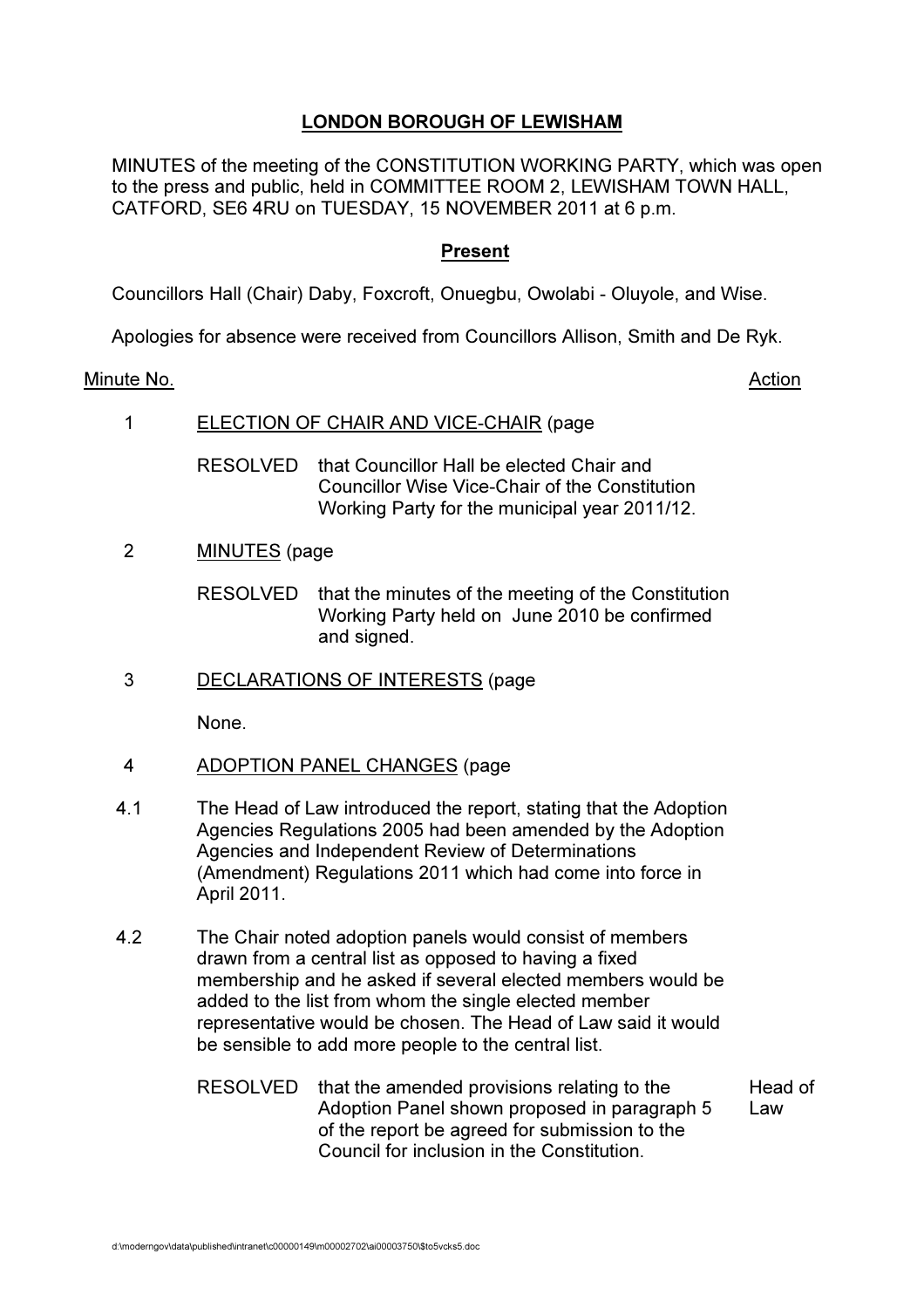## Minute No. 2008 2012 2022 2023 2024 2022 2022 2023 2024 2022 2023 2024 2022 2023 2024 2022 2023 2024 2022 2023

#### 5 POSITIVE AGEING COUNCIL: RECOMMENDATIONS ON CHANGES TO COUNCIL CONSTITUTION (page

- 5.1 The Head of Law reported the Mayor had pledged in 2010 to establish an 'Elders Council' and that in February 2011 he agreed a model of a community based Positive Ageing Council with four meetings per year, following the local assembly format, which would be open to any resident over the age of 60 to attend and give a view.
- 5.2 The Mayor also noted changes to the Council's Constitution would be required in order that the Positive Ageing Council could be formally recognised within the Council's reporting framework and agreed that suggested changes to the Constitution would be considered by this Working Party.
- 5.3 The Working Party considered the changes and received a representation from Councillor Fitzsimmons objecting to the proposed limit on referrals to Mayor & Cabinet shown in paragraph 4.4 of the report.
- 5.4 The Working Party believed that as there was only a single Positive Ageing Council holding four meetings a year, any limit on referrals was unnecessary and they asked the Head of Law to amend the Constitution to allow any referral agreed at a main Council meeting to be forwarded to the Mayor & Cabinet.

RESOLVED That

 (i) the establishment of the Positive Ageing council be endorsed; and

 (ii) the changes set out in section 4 be agreed for submission to the Council for inclusion in the Constitution subject to 4.4 being amended by the Head of Law to allow the Positive Ageing Council to make referrals to the Mayor & Cabinet as long as they were agreed at a main PAC meeting. Head of Law

6 COUNCIL SCHEME OF DELEGATION (page

6.1 The Head of Law said changes to the Scheme of Delegation had previously been considered by the Council Urgency Committee on October 20 2011 and two substantive changes had been recommended. The first allowed for changed Directorate responsibilities given the reduction in Directorates from five to four. The second reserved to Planning Committees all town and country planning matters relating to the demolition of any

d:\moderngov\data\published\intranet\c00000149\m00002702\ai00003750\\$to5vcks5.doc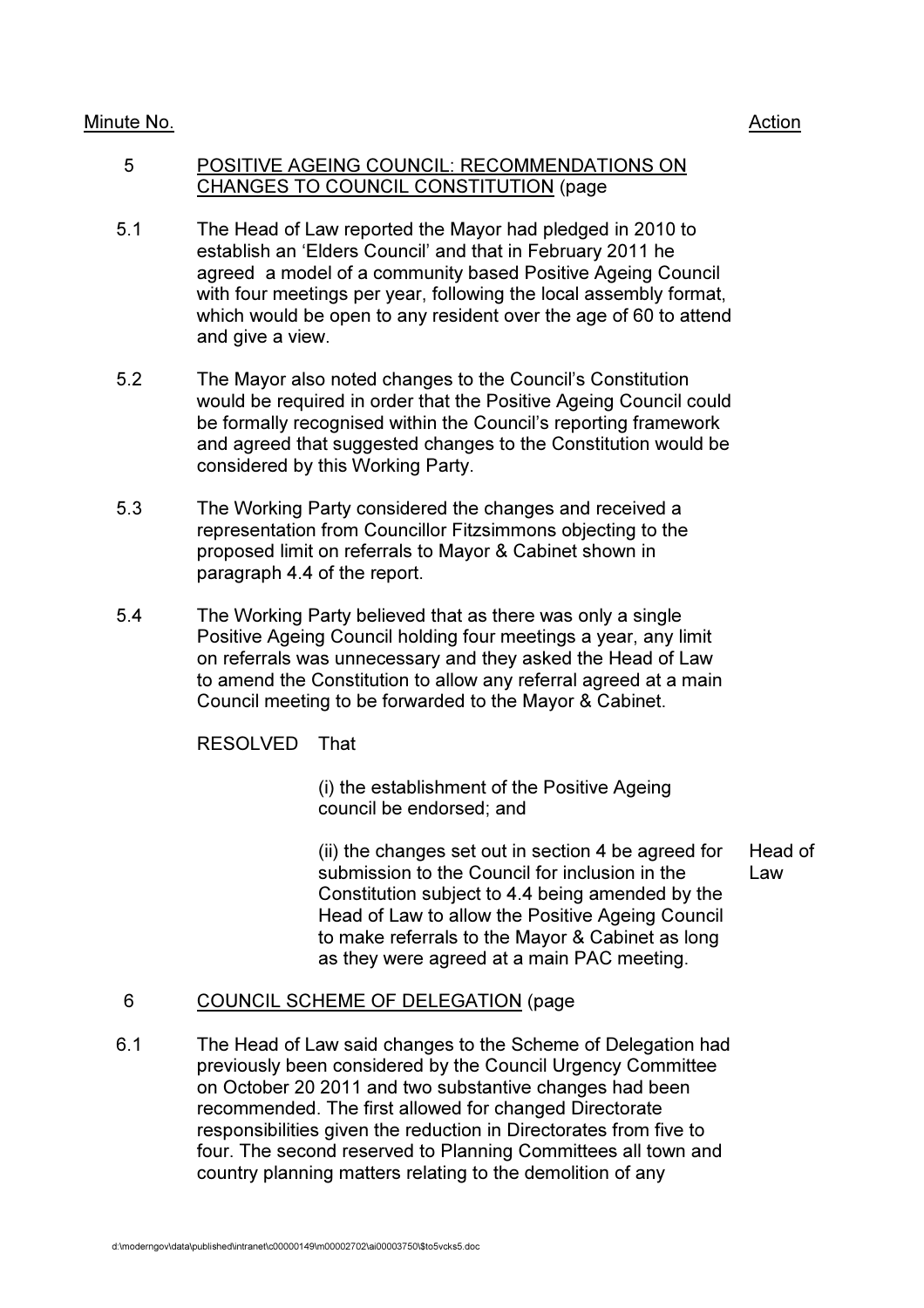## Minute No. 2008 2012 2022 2023 2024 2022 2022 2023 2024 2022 2023 2024 2022 2023 2024 2022 2023 2024 2022 2023

building that is in use as a public house, or which is currently unoccupied but was in use as a public house immediately prior to becoming unoccupied.

 RESOLVED That the Council Scheme of Delegation be endorsed and Council be recommended to amend the Constitution accordingly. Head of Law

## 7 LEGISLATIVE UPDATE (page

- 7.1 The Head of Law presented a report outlining current proposals in both the Localism Bill and the Health and Social Care Bill and invited comments on matters likely to affect the Council's Constitution.
- 7.2 The Working Party considered ethical arrangements and concluded that Lewisham should retain a Standards Committee and draw up a Local Code of conduct. The Chair asked for proposals to be worked up and considered at a future meeting. He added he did not expect current arrangements to be replicated, and he urged officers to look again at the model which existed in Lewisham before national mandatory requirements were introduced.
- 7.3 The Working Party considered at length the implications for the Council of community empowerment and decided that this and other aspects of the Localism Bill should be the subject of a further report to the Working Party once the Bill became law.
- 7.4 In terms of the Health and Social Care Bill, the Working Party noted the Bill made the formal consultative body on health matters the authority rather than a scrutiny body. The Working Party asked that the authority use its discretion to authorise the Healthier Communities Select Committee to continue to make representations on health matters. The Chair observed that this Bill and the Localism Bill both had widespread implications for the authority which the Working Party should consider in greater detail once the Bills became law.
	- RESOLVED that the contents of the Localism Bill and the Health and Social Care Bill be noted and officers be requested to further report once the Bills had been enacted setting out the implications for the Council's Constitution and any recommendations for amendment.

Head of Law

8 CONSTITUTIONAL UPDATE (page The Head of Law provided the Working Party with a schedule of